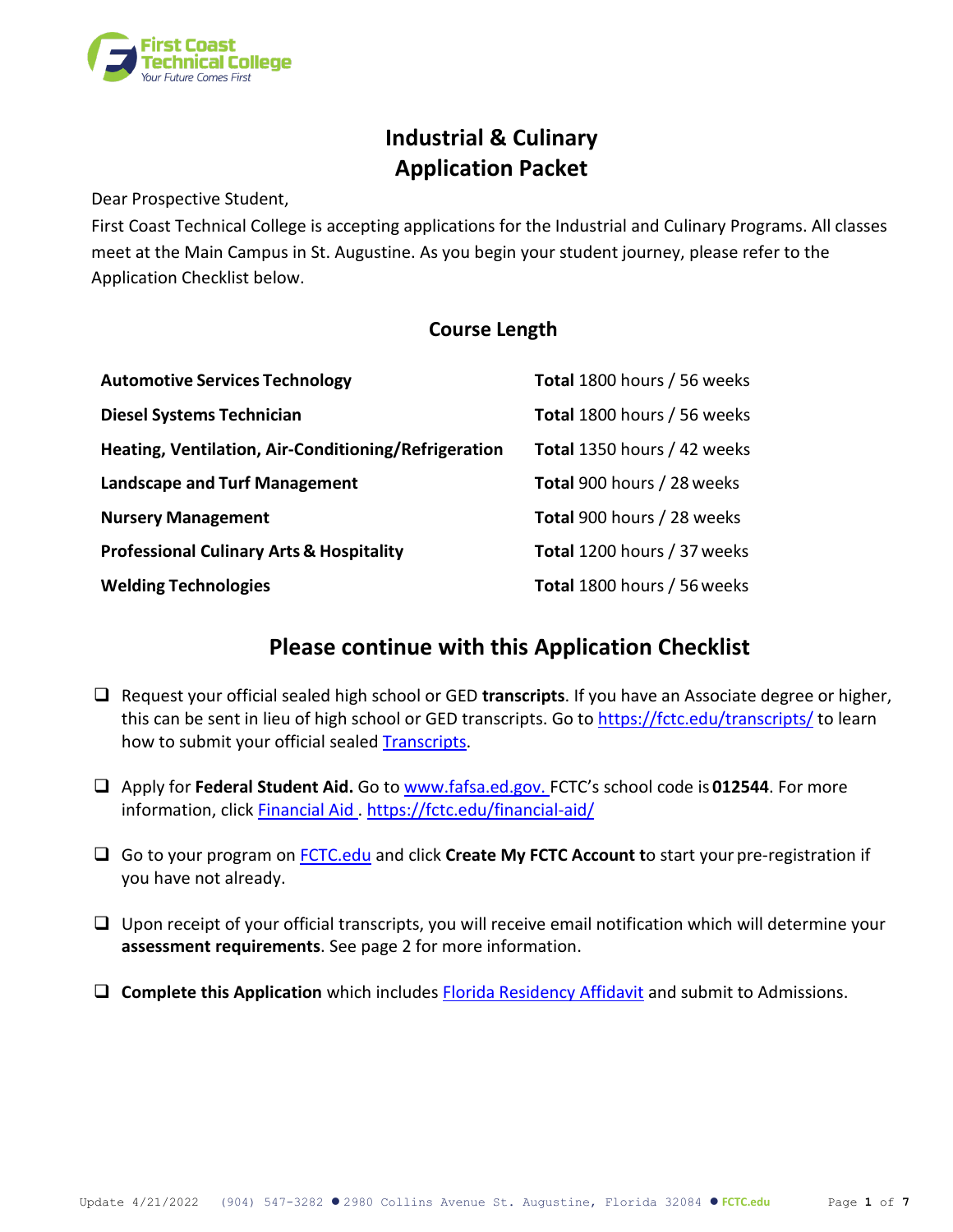

### **Program Fees**

Go to your program at [FCTC.edu](https://fctc.edu/) and click on **Program Costs** for a complete cost breakdown.

## **Program Requirements**

All students must be 16 years of age and not enrolled in high school prior to entering the programs**.**

## **Assessment Score Requirements**

Once your official transcripts (high school, GED or college) are reviewed, you will receive an email letting you know if you will need to take an assessment to determine your reading and math abilities or if you are basic skills exempt.

To take the assessment, you can pay in person at Registration in Building A or call (904) 547-3383 or (904) 547-3381 to make an over the phone payment. Then, to schedule your appointment, contact the [Test Center](https://fctc.edu/assessment/) by emailing [Testing@FCTC.edu](mailto:Testing@FCTC.edu).

For those who are interested in assistance to prepare for assessments, [Academic Coaching](https://fctc.edu/programs/coaching/) <https://fctc.edu/programs/coaching/> is offered through Adult Education by emailing [AdultEd@FCTC.edu](mailto:AdultEd@FCTC.edu) or calling (904) 547-3434.

|                                          | <b>CASAS</b>   |             | <b>TABE Scores</b> |             |          |
|------------------------------------------|----------------|-------------|--------------------|-------------|----------|
|                                          | <b>Reading</b> | <b>Math</b> | <b>Reading</b>     | <b>Math</b> | Language |
| Automotive                               | 239            | 241         | 576                | 627         | 584      |
| <b>Diesel</b>                            | 239            | 236         | 576                | 596         | 584      |
| Heating, Ventilation, AC/Refrigeration   | 239            | 241         | 576                | 627         | 584      |
| Landscape & Turf Management              | 239            | 236         | 576                | 596         | 584      |
| <b>Nursery Management</b>                | 239            | 236         | 576                | 596         | 584      |
| Professional Culinary Arts & Hospitality | 239            | 236         | 576                | 596         | 584      |
| Welding                                  | 239            | 236         | 576                | 596         | 584      |

## **Auxiliary Aid**

FCTC provides auxiliary aids and services for persons with disabilities. If you need assistance during the course of your study, please visit Student Advising in Building A or [StudentAdvising@FCTC.edu.](mailto:StudentAdvising@FCTC.edu)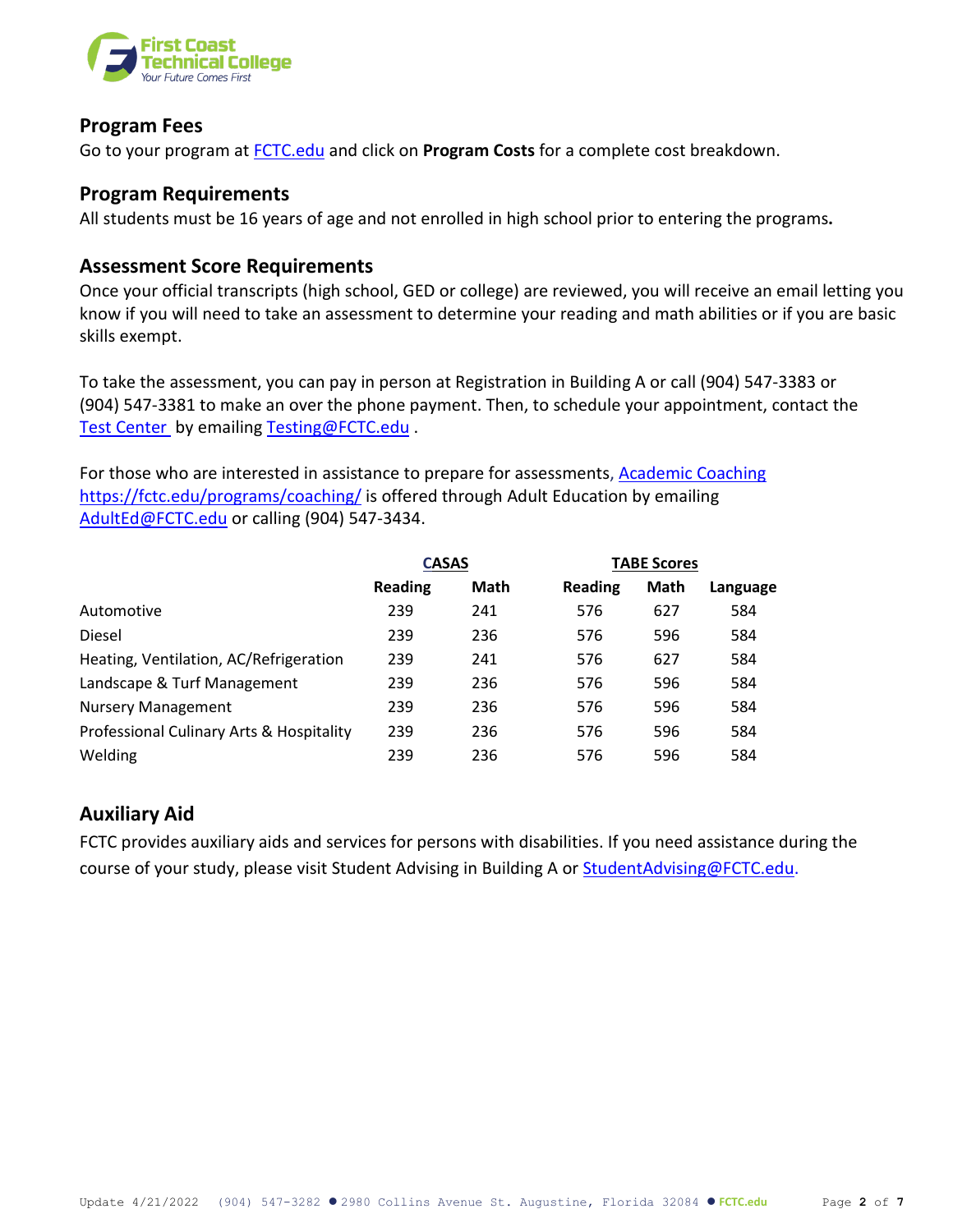

| FCTC USE ONLY:  |  |
|-----------------|--|
| <b>FOCUS ID</b> |  |
| DATE            |  |
| Initials        |  |
|                 |  |

## **Industrial & Culinary Application**

|           | $\Box$ Automotive Services Technology<br>D Diesel Systems Technician<br>$\Box$ Heating, Ventilation, A/C Refrigeration |                                                       |                                      | $\Box$ Landscape and Turf Management<br>□ Nursery Management<br>$\Box$ Professional Culinary Arts & Hospitality<br>$\Box$ Welding Technology |                               |  |  |
|-----------|------------------------------------------------------------------------------------------------------------------------|-------------------------------------------------------|--------------------------------------|----------------------------------------------------------------------------------------------------------------------------------------------|-------------------------------|--|--|
| Last Name |                                                                                                                        | <b>First Name</b>                                     | <b>Full Middle</b>                   |                                                                                                                                              | Maiden/Other Names            |  |  |
|           | <b>Street Address</b>                                                                                                  |                                                       |                                      |                                                                                                                                              | Apt/Unit Number               |  |  |
| City      |                                                                                                                        | County                                                | State                                |                                                                                                                                              | Zip                           |  |  |
|           |                                                                                                                        |                                                       |                                      |                                                                                                                                              |                               |  |  |
|           |                                                                                                                        |                                                       |                                      |                                                                                                                                              |                               |  |  |
|           |                                                                                                                        |                                                       |                                      |                                                                                                                                              |                               |  |  |
|           |                                                                                                                        | *This is required for FCTC to furnish annual 1098T.   |                                      |                                                                                                                                              |                               |  |  |
|           |                                                                                                                        |                                                       |                                      |                                                                                                                                              |                               |  |  |
|           |                                                                                                                        |                                                       | <b>Emergency Contact Information</b> |                                                                                                                                              |                               |  |  |
|           |                                                                                                                        | Emergency Contact 1 _________________________________ |                                      |                                                                                                                                              | Emergency Contact 2           |  |  |
|           |                                                                                                                        |                                                       |                                      |                                                                                                                                              |                               |  |  |
|           |                                                                                                                        | Circle One Cell / Home / Work                         |                                      |                                                                                                                                              | Circle One Cell / Home / Work |  |  |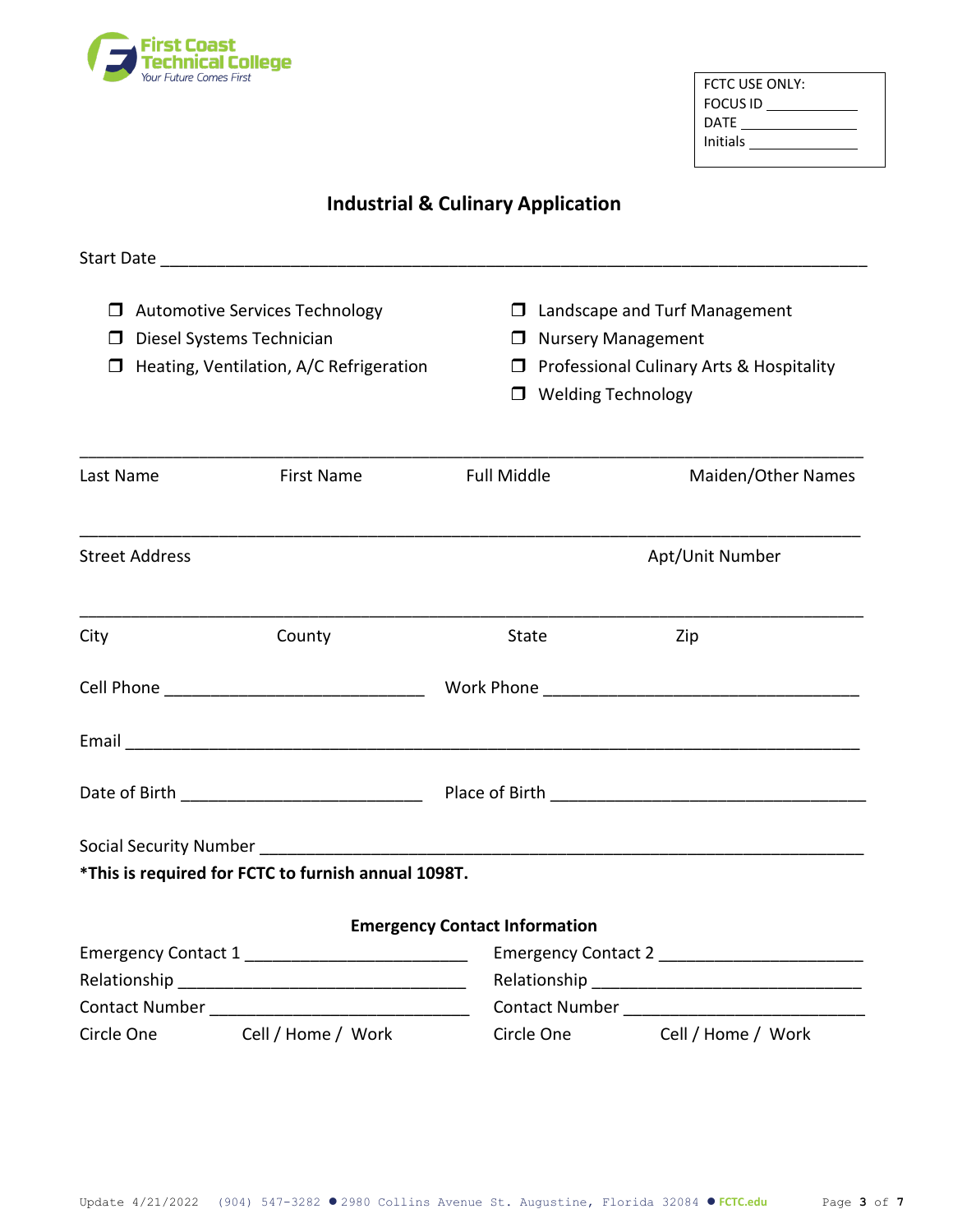

## **Education History**

|                    | High School: check highest grade completed                                                                     |                     |               |                                         | $\mathsf{L}$ | 9th                    | H                                  | 10th            | П                                                                | 11th                    | l 1 | 12th |
|--------------------|----------------------------------------------------------------------------------------------------------------|---------------------|---------------|-----------------------------------------|--------------|------------------------|------------------------------------|-----------------|------------------------------------------------------------------|-------------------------|-----|------|
|                    | Did you receive your diploma or GED?                                                                           |                     |               |                                         | $\Box$       | Yes                    | $\Box$                             | No              |                                                                  |                         |     |      |
| (CTE) training?    | Have you participated in high school dual or secondary enrollment or had prior career and technical education  | $\Box$ Yes          |               | $\Box$<br>No                            |              |                        |                                    |                 |                                                                  |                         |     |      |
|                    |                                                                                                                |                     |               |                                         |              |                        |                                    |                 |                                                                  |                         |     |      |
| $\Box$             | College: check all that apply<br>Some Classes $\Box$ 1yr. $\Box$ 2yr.                                          |                     |               |                                         |              | $\Box$ 3yr.            | $\Box$                             | 4yr.            | $\Box$                                                           | Other                   |     |      |
| Master's $\square$ | If you received a college diploma, please check all that apply.<br>Technical Certificate/License <sup>[]</sup> | Doctorate $\square$ |               | Associates $\square$<br>Other $\square$ |              |                        | Bachelor $\square$                 |                 |                                                                  |                         |     |      |
|                    |                                                                                                                |                     |               |                                         |              |                        |                                    |                 |                                                                  |                         |     |      |
|                    | If you think you have previous experience that you feel is relatable to this program, please explain below.    |                     |               |                                         |              |                        |                                    |                 |                                                                  |                         |     |      |
| traffic violation? | Have you ever been convicted of a crime, found guilty or entered a plea of no-contest to a crime other than a  | $\Box$ Yes          | $\square$ No  | If yes, please explain                  |              |                        |                                    |                 |                                                                  |                         |     |      |
|                    |                                                                                                                |                     |               |                                         |              |                        |                                    |                 |                                                                  |                         |     |      |
|                    | Applicant's Gender                                                                                             |                     | $\Box$ Female |                                         | $\Box$ Male  |                        |                                    |                 | The following information is not used in the eligibility process |                         |     |      |
| Race               | □ White, Non-Hispanic<br>□ Asian / Pacific Islander                                                            |                     |               | <b>Black, Not Hispanic</b>              |              |                        | □ American Indian / Alaskan Native | $\Box$ Hispanic | $\Box$                                                           | □ Multi-Racial<br>Other |     |      |
|                    | Are you a United States Citizen?<br>Is English your second language?                                           |                     |               | $\Box$ Yes<br>$\Box$ Yes                |              | $\Box$ No<br>$\Box$ No |                                    |                 |                                                                  |                         |     |      |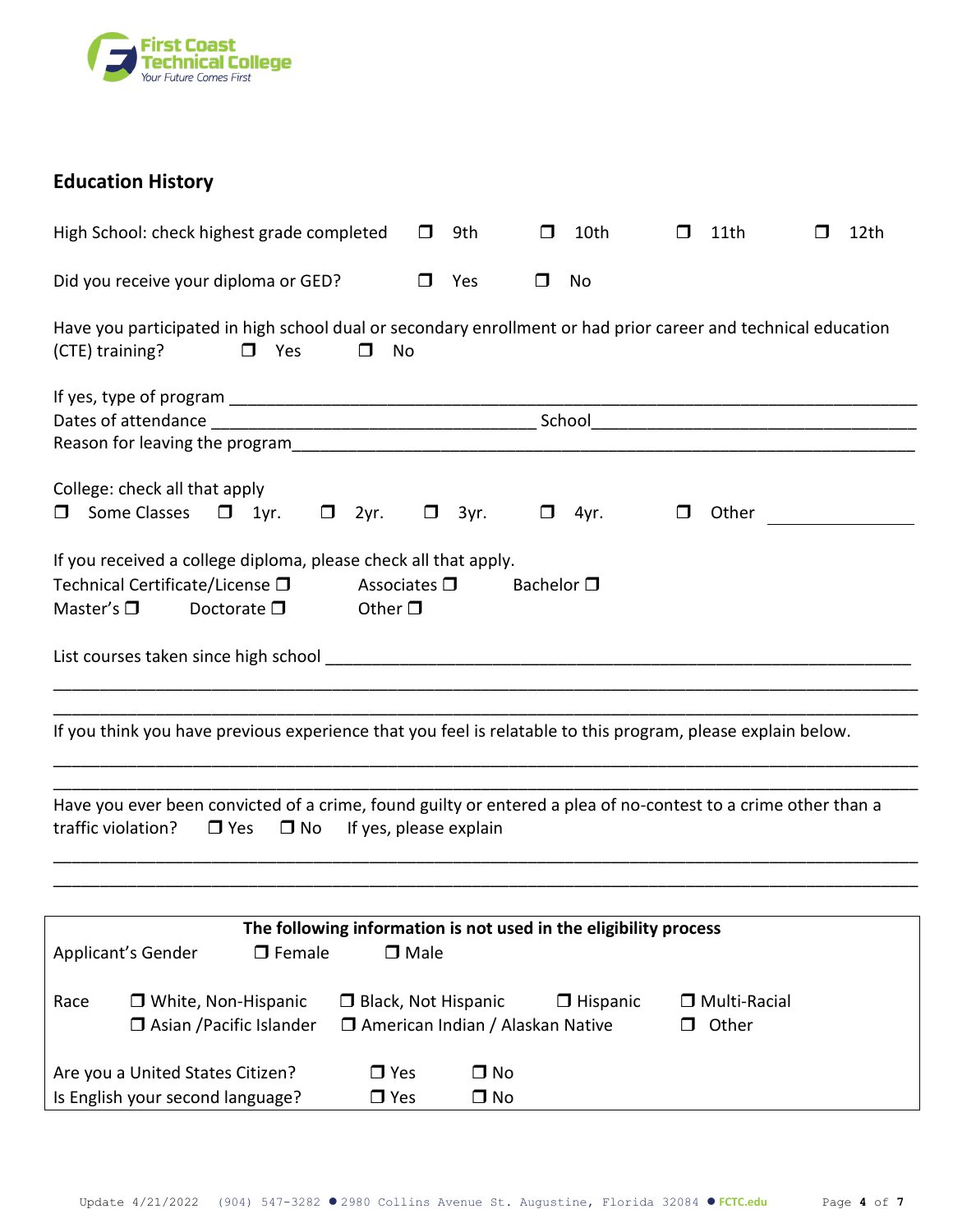

I understand that submitting this application does not guarantee admittance into a program and that all application fees are non-refundable. I have been provided the consumer information notice at <http://fctc.edu/consumer/gainful-employment/> and campus security report on the FCTC website a[t](http://fctc.edu/about/safety/) [http://fctc.edu/about/safety/.](http://fctc.edu/about/safety/) FCTC will also provide a paper copy of the campus security report upon student request.

The FCTC Student Handbook is located at [http://fctc.edu/students/handbook/. I](http://fctc.edu/students/handbook/) have read the FCTC student handbook and I agree to accept responsibility and will comply with all policies outlined in the student handbook.

I verify that all information contained in this application is true and correct. I authorize First Coast Technical College to contact former employers and educational institutions listed in this application, and further authorize these employers and educational institutionsto release information to officials of First Coast Technical College concerning my performance and progress while under their employ or enrolled in their program(s).

Applicant Print Name

Signature of Applicant **Date** Date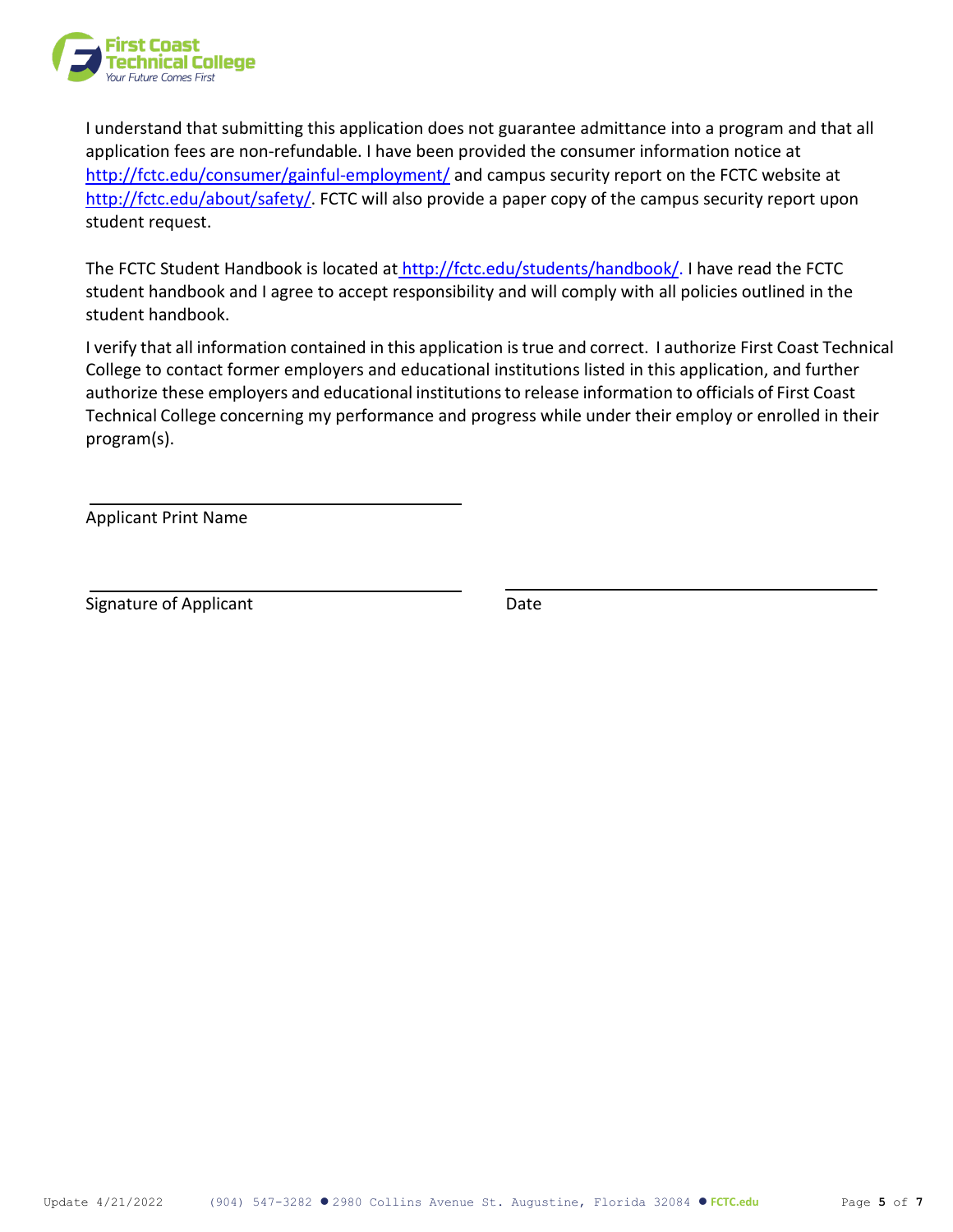

## **Florida Residency Declaration for Tuition Purposes**

### **THIS SECTION MUST BE COMPLETED IN FULL IF YOU ARE CLAIMING FLORIDA RESIDENCY FOR TUITION PURPOSES PERSUANT F.S. 1009.21**

Students who have been established as exempt from paying tuition fees or use Florida Prepaid are exempt from the residency requirement.

 $\square$  I am a dependent student, as defined by s. 1009.21(1)(a), Florida Statutes, in that I am eligible to be claimed as a dependent under the federal income tax code by the claimant above. The claimant is my "parent" as defined by s. 1009.21(1)(f), Florida Statutes, (i.e., either or both parents of the student, any guardian of a student, or any person in a parental relationship to the student). My parent has maintained legal residence in Florida for at least the past 12 consecutive months. As defined by section 1009.21(1)(d), Florida Statutes, "'legalresident'or'resident'means a person who hasmaintained his or herresidence in thisstate forthe preceding year, has purchased a home which is occupied by him or her as his or her residence, or has established a domicile in this state pursuant to s. 222.17." A copy of your parent's tax return may be requested to establish dependence.

□ I am an independent student who has maintained legal residence in Florida for at least the past 12 consecutive months. I provide more than 50% of my own support. An independent student generally includes a person who is at least 24 years old, married, a graduate or professional student, a veteran, a member of the armed forces, a ward of the court, or someone with legal dependents other than a spouse, pursuant to the United States Department of Education for the purposes of federal financial aid eligibility. There may be limited cases where a person under the age of 24 years old may qualify as an independent student. Such students will be required to verify independence (*including financial independence.*)Acopy yourtax return may be requested to establish independence.

| Name of Student                                                                                                  | Last 4 of SS#           | DOB |  |
|------------------------------------------------------------------------------------------------------------------|-------------------------|-----|--|
| Claimant Name                                                                                                    | Relationship to Student |     |  |
| (Claimant is the person who is claiming Florida residency, e.g., the student, parent, spouse, or legal guardian) |                         |     |  |
| Permanent Legal Address of Claimant                                                                              |                         |     |  |

Date Claimant Began Establishing Residency in Florida

Claimant must **PROVIDE** TWO qualifying forms of documentation proving at least 12 consecutive months residency prior to enrollment. **Please select TWO qualifying forms of documentation from Tier 1 or ONE from Tier 1 & ONE from Tier 2 and include a legible copy of both documents with your application.**

| TIER 1: MUST have at least one from this tier                                                                                                              |  |                                      | TIER $2:$                                      |                                                                                                                                                                       |  |  |  |  |
|------------------------------------------------------------------------------------------------------------------------------------------------------------|--|--------------------------------------|------------------------------------------------|-----------------------------------------------------------------------------------------------------------------------------------------------------------------------|--|--|--|--|
| □ Florida driver license or State of Florida ID card                                                                                                       |  | □ Declaration of domicile in Florida |                                                |                                                                                                                                                                       |  |  |  |  |
| $\Box$ Florida voter registration                                                                                                                          |  |                                      | Document evidencing family ties in Florida     |                                                                                                                                                                       |  |  |  |  |
| $\Box$ Florida vehicle registration                                                                                                                        |  |                                      |                                                | $\Box$ Florida professional or occupational license                                                                                                                   |  |  |  |  |
| $\Box$ Proof of permanent home in Florida occupied as primary residence by                                                                                 |  |                                      |                                                | $\Box$ Florida incorporation                                                                                                                                          |  |  |  |  |
| student of parent/legal guardian (if student is dependent)                                                                                                 |  |                                      |                                                | □ Proof of membership in a Florida-based                                                                                                                              |  |  |  |  |
| $\Box$ Proof of homestead exemption in Florida                                                                                                             |  |                                      |                                                | charitable or professional organization                                                                                                                               |  |  |  |  |
| $\Box$ Transcripts from a Florida high school for multiple years, if the Florida high                                                                      |  |                                      | $\Box$                                         | Any documentation that supports student's                                                                                                                             |  |  |  |  |
| school diploma or GED was earned within the last 12 months.                                                                                                |  |                                      | request for resident status (Ex: utility bills |                                                                                                                                                                       |  |  |  |  |
| $\Box$ Proof of permanent full-time employment in Florida for at least 30 hours per                                                                        |  |                                      |                                                | and 12 consecutive months of payment or                                                                                                                               |  |  |  |  |
| week for a 12-month period                                                                                                                                 |  |                                      |                                                | lease agreement and proof of 12 consecutive                                                                                                                           |  |  |  |  |
| $\Box$ Proof of active duty residing or stationed in Florida                                                                                               |  |                                      |                                                | months of payment)                                                                                                                                                    |  |  |  |  |
| □ Proof of DD214 Honorable discharge                                                                                                                       |  |                                      |                                                |                                                                                                                                                                       |  |  |  |  |
| Claimant's Driver License                                                                                                                                  |  |                                      |                                                |                                                                                                                                                                       |  |  |  |  |
| State ___________________________                                                                                                                          |  |                                      |                                                | Issue Date $\frac{1}{\sqrt{2}}$ / $\frac{1}{\sqrt{2}}$                                                                                                                |  |  |  |  |
| Claimant's Voter Registration                                                                                                                              |  |                                      |                                                |                                                                                                                                                                       |  |  |  |  |
|                                                                                                                                                            |  |                                      |                                                | Original Issue Date ___ / ___ / ___                                                                                                                                   |  |  |  |  |
| Claimant's Vehicle Registration                                                                                                                            |  |                                      |                                                |                                                                                                                                                                       |  |  |  |  |
|                                                                                                                                                            |  |                                      |                                                | Original Issue Date ___ / ___ / ___                                                                                                                                   |  |  |  |  |
| Non-U.S. Citizen Only                                                                                                                                      |  |                                      |                                                |                                                                                                                                                                       |  |  |  |  |
|                                                                                                                                                            |  |                                      |                                                | Issue Date / /                                                                                                                                                        |  |  |  |  |
|                                                                                                                                                            |  |                                      |                                                |                                                                                                                                                                       |  |  |  |  |
| tuition purposes. I understand that a false statement in this affidavit will subject me to penalties for making a false statement pursuant to F.S. 837.06. |  |                                      |                                                | I do hereby swear and affirm that the above-named student meets all requirements indicated in the checked category above for classification as a Florida resident for |  |  |  |  |
|                                                                                                                                                            |  |                                      |                                                |                                                                                                                                                                       |  |  |  |  |
|                                                                                                                                                            |  |                                      |                                                |                                                                                                                                                                       |  |  |  |  |
|                                                                                                                                                            |  |                                      |                                                |                                                                                                                                                                       |  |  |  |  |
| OFFICE USE ONLY - please ensure copies of residency documents and independent proof if required are attached.                                              |  |                                      |                                                |                                                                                                                                                                       |  |  |  |  |
|                                                                                                                                                            |  |                                      |                                                |                                                                                                                                                                       |  |  |  |  |

Reviewed by: \_\_\_\_\_\_\_\_\_\_\_\_\_\_\_\_\_\_\_\_\_\_\_\_\_\_\_\_\_\_\_\_\_\_\_\_ Date: \_\_\_\_\_\_\_\_\_\_\_\_\_\_\_\_\_\_\_\_\_Approved: YES **□** NO **□**